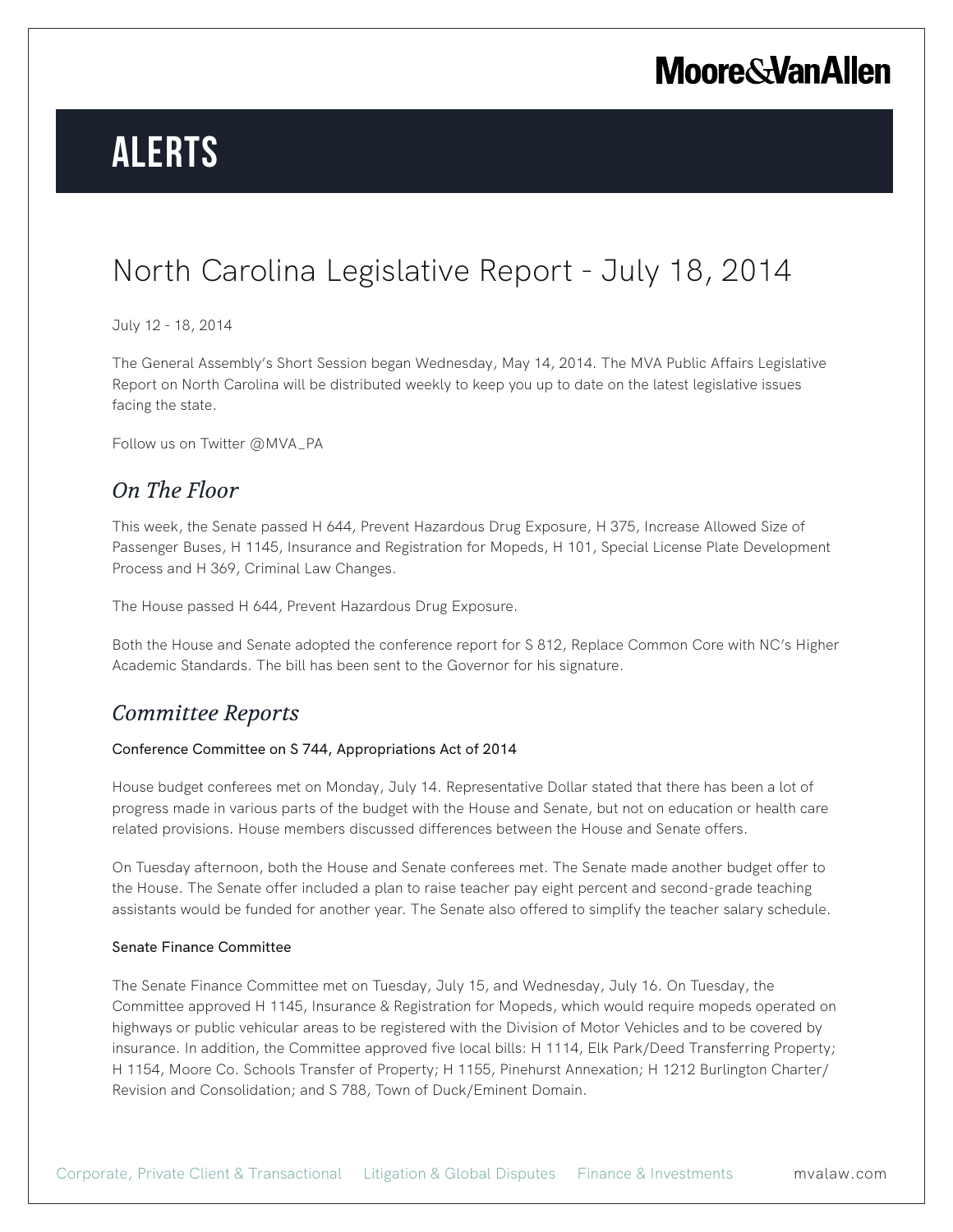## **Moore&VanAllen**

On Wednesday, the Committee heard and approved four bills. H 101, Special License Plate Development Process, would reauthorize certain expired special registration plates, authorize additional registration plates with a special background, and establish a process by which persons must obtain a minimum number of paid applications prior to obtaining legislative approval for a new special registration plate. H 1033, Special Assessment/Dam Repair, would authorize a special assessment on property owners around a lake to be used for repairs to the lake's dam. H 1224, Local Sales Tax for Education/Econ Dev. Changes, would limit local sales and use taxes to 2.5% (certain counties are authorized to levy these taxes up to 2.75% currently), allow counties to use the proceeds of a portion of the local option sales and use tax for public transportation for public education purposes instead, expand the eligibility criteria for the Job Maintenance and Capital Development Fund, create a new Jobs Catalyst Fund to provide funding for recruitment of large manufacturing projects (though no money is currently appropriated for the fund), and provide a one-time increase in the limit on JDIG grants that may be awarded during the 2013-15 fiscal biennium. H 1245, Pleasant Garden Annex/Watha Deannex, is a local bill dealing with the corporate limits of the Town of Pleasant Garden and the Town of Watha.

#### Senate Rules Committee

The Senate Rules Committee met on Tuesday, July 15, Wednesday, July 16, and Thursday, July 17. On Tuesday, the Committee approved two bills. H 644, Prevent Hazardous Drug Exposure, would require the Commissioner of Labor to adopt rules to establish requirements for the handling of antineoplastic agents in facilities where there is occupational exposure to such agents. H 1245, Pleasant Garden Annex/Watha Deannex, is a local bill dealing with the corporate limits of the Town of Pleasant Garden and the Town of Watha.

On Wednesday, the Committee approved three bills. First, the Committee approved two local bills: H 375, Increase Allowed Size of Passenger Buses, and H 1096, Union County/Contracted Ambulance Service. The Committee also approved H 369, Criminal Law Changes, which makes numerous changes in various areas of criminal law (including reducing the level of offense for possession of marijuana paraphernalia and increasing the levels of offense for providing a cell phone to an inmate or for assaulting or threatening others in retaliation for actions by certain government officials) and clarifying the local government contracts to which e-Verify applies. In addition, the Committee began discussions of H 1181, North Carolina Medicaid Modernization, but did not take final action on that bill until Thursday.

On Thursday, the Committee approved four bills. H 201, Building Reutilization for Economic Dev. Act, would amend the applicability of the Energy Conservation Code to certain existing nonresidential buildings, clarify and reinstate various requirements related to storm water, create an exemption from the North Carolina Environmental Protection Act for the reoccupation of an existing building, and allow more localities to access building reuse funds administered by the Rural Economic Development Division. H 1056, Lake Lure Official Map, would make technical amendments to the charter of the Town of Lake Lure related to the town's map. S 883, Disapprove/Amend Buffer Rules, would disapprove certain rules adopted by the Environmental Management Commission and provide further direction to the Commission on the adoption of buffer rules. H 1181, North Carolina Medicaid Modernization, would direct a reform of the State's Medicaid program using provider-led and non-provider-led capitated health plans to take on all financial risks (other than enrollment numbers and mix) associated with the program and would create a new Department of Medical Benefits to